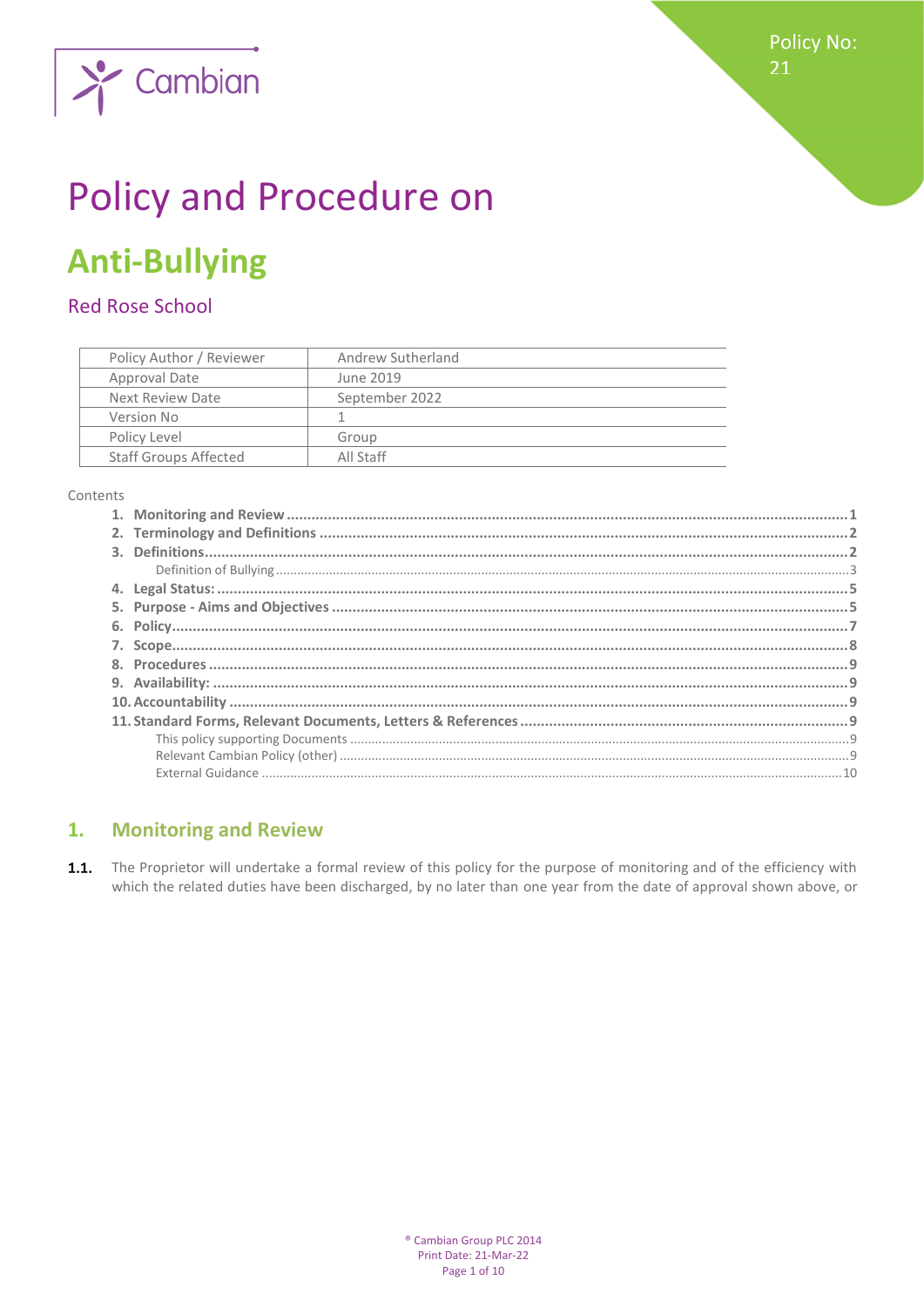

earlier if significant changes to the systems and arrangements take place, or if legislation, regulatory requirements or best practice guidelines so require.

1.1. This policy will be subject to continuous monitoring, refinement and audit by the Head of Service. – move to procedure

Signed:

De flott t

Andrew Sutherland **Red Rose School Representative, Proprietor- Cambian Group Acting Headteacher**  August 2021 **January 2022** 

Icrosse

#### <span id="page-1-0"></span>**2. Terminology and Definitions**

| 'Establishment' or 'Location | this is a generic term which means the Children's<br>Home/school/college. Red Rose School is a School.                                                                                                                                                                             |  |
|------------------------------|------------------------------------------------------------------------------------------------------------------------------------------------------------------------------------------------------------------------------------------------------------------------------------|--|
| Individual                   | means any child or young person under the age of 18 or young<br>adult between the ages of 18 and 25. At Red Rose School we have<br>up to 30 young people attending and/or residing between the<br>ages of 5-18.                                                                    |  |
| <b>Service Head</b>          | This is the senior person with overall responsibility for the Red<br>Rose School. At Red Rose School this is the Headteacher who is<br>Phil Worgan (acting).* dual registered locations need to include<br>Service Head and Registered Manager if they are not the same<br>person. |  |
| <b>Key Worker</b>            | Members of staff that have special responsibility for Individuals<br>residing at or attending the Establishment.                                                                                                                                                                   |  |
| Parent, Carer, Guardian      | means parent or person with Parental Responsibility                                                                                                                                                                                                                                |  |
| <b>Regulatory Authority</b>  | Regulatory Authority is the generic term used in this policy to<br>describe the independent regulatory body responsible for<br>inspecting and regulating services. At Red Rose School this is<br>Ofsted.                                                                           |  |
| <b>Social Worker</b>         | This means the worker allocated to the child/family. If there is no<br>allocated worker, the Duty Social Worker or Team Manager is<br>responsible.                                                                                                                                 |  |
| <b>Placing Authority</b>     | Placing Authority means the local authority/agency responsible<br>for placing the child or commissioning the service                                                                                                                                                               |  |
| <b>Staff</b>                 | Means full or part-time employees of Cambian, agency workers,<br>bank workers, contract workers and volunteers.                                                                                                                                                                    |  |

#### <span id="page-1-1"></span>**3. Definitions**

Next Review Date: September 2022

Print Date: 21-Mar-22 Page 2 of 10

**SAFEGUARDING** -: Anti-Bullying Policy Date: June 2019

Version: 1 8 ambian Group PLC 2014 1 Approved by: Andrew Sutherland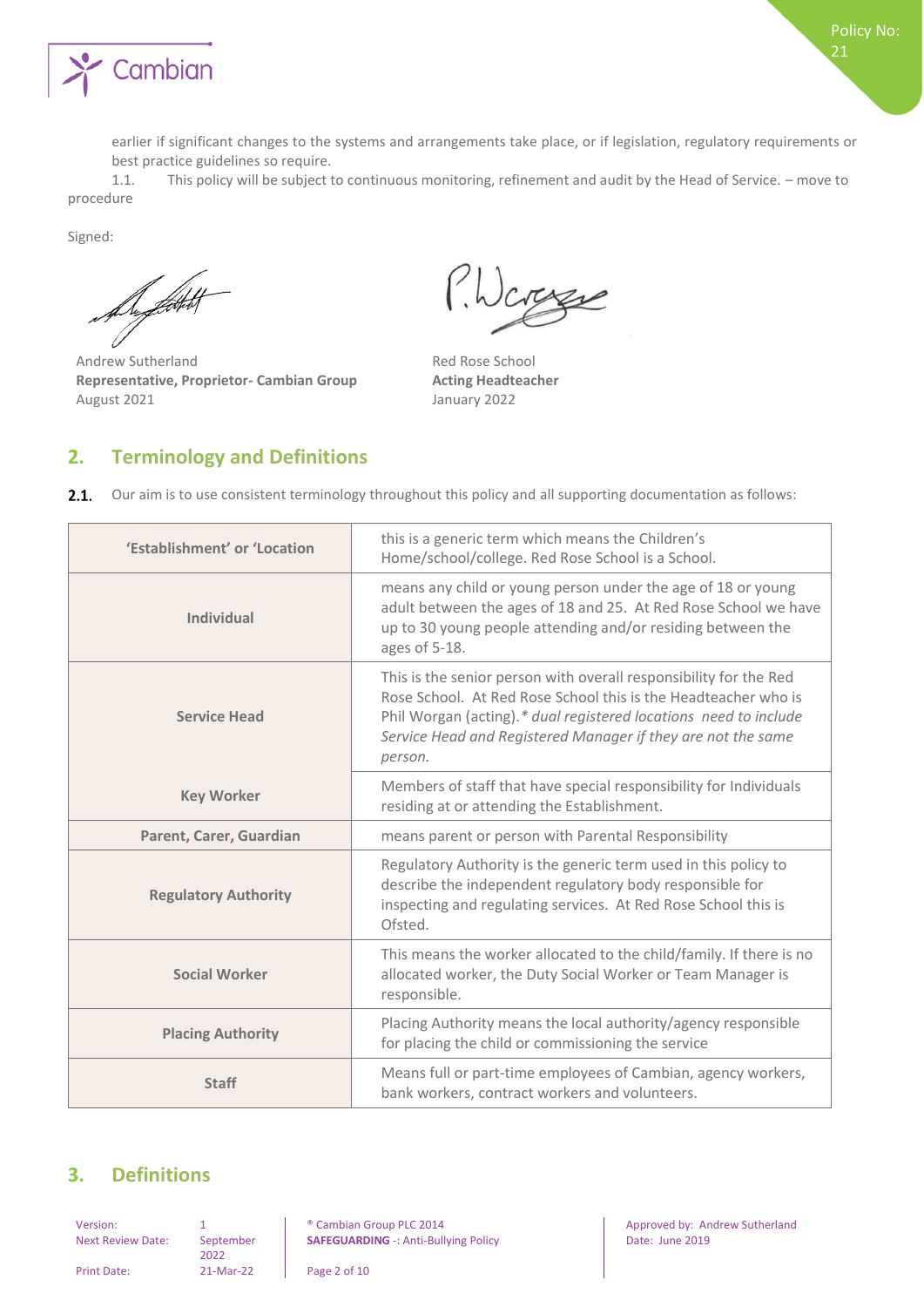

#### <span id="page-2-0"></span>**Definition of Bullying**

- Bullying is an interaction between an individual or group of people with a more powerful individual or group which is  $3.1.$ perceived or intended to cause hurt, pain, suffering, humiliation or degradation.
- $3.2.$ Bullying can be defined as a deliberate, unprovoked and a repeated (over time) action to intentionally humiliate, threaten, frighten or hurt an individual or group physically or emotionally. It is often motivated by prejudice against particular groups, for example, on grounds of race, religion and belief, culture, sex, gender, homophobia, special educational needs and disability (as defined in the Equality Act 2010), or because a child is adopted or is a carer. It may occur directly or through cyber-technology such as social websites, mobile phones, text messages, photographs and email. Bullying can occur through several types of anti-social behaviour. A feature of bullying in schools is that its existence is not always immediately known or suspected by those in authority. The school recognises the seriousness of both physical and emotional bullying in causing psychological damage and even suicide. Although bullying in itself is not a specific criminal act in the UK, some types of harassing or threatening behaviour or communications could be a criminal offence; for example, under the Protection from Harassment Act 1997, the Malicious Communications Act 1988, the Communications Act 2003 and the Public Order Act 1986. If our staff consider that an offence may have been committed, we will seek assistance from the police. As part of our Behaviour Policy insert name of school believes that all children and adults have the right to live in a supportive, caring environment in which pupils feel safe and free from bullying and harassment that may include cyber-bullying and prejudice-based bullying related to special educational need, sexual orientation, sex, race, religion and belief, gender reassignment or disability (as defined in the Equality Act 2010), and the use of discriminatory language.
- $3.3.$ Bullying can be direct or indirect:
	- 3.3.1. **Direct** forms include physical violence or threats; verbal assaults and taunts; the destruction of property; extortion and unwanted sexual interest or contact. Examples of indirect forms of bullying include ignoring and withdrawal of friendships; excluding and isolating young people; malicious gossip; offensive and threatening texting; spreading rumours and abusive or offensive graffiti. Bullying may also include being forced to become involved in criminal or anti-social behaviour.
	- 3.3.2. **Emotiona**l (indirect bullying) including isolation of others by a refusal to co-operate with them and exclusion being unfriendly, excluding, tormenting (e.g. hiding books, threatening gestures), deliberately excluding from social groups or an activity by refusal to sit next to/ talk to/ work/ co-operate with others and refusal to follow staff instructions to do the above, or malicious rumours, e-mails or text messages, and also exclusion from play/discussions etc. with those whom they believe to be their friends.
	- 3.3.3. **Physical** harm or its threat including the abuse of personal property jostling, serious fighting, pushing, kicking, hitting, taking or hiding belongings, punching or any use of violence; deliberately destroying or damaging work or possessions or removing personal property, use of weapons/threatening use of weapon (or any object which could be used as a weapon), intimidation through physical gestures and actions.
	- 3.3.4. **Cyber** not occurring face to face but rather through electronic means including, but not limited to, social networking sites, internet and intranet sites, email, instant messaging, by mobile phone including through text messages and phone calls, photographs both real and manipulated and so on.
		- Increasingly, bullying is happening through new technology. This can involve sending inappropriate or hurtful text messages, emails or instant messages, posting malicious material online (e.g. on social networking websites) or sending or posting offensive or degrading images and videos. 'Cyberbullying' as it is often called, night take the form of 'real world' bullying being played out online. Situations may be deliberately engineered in order to photograph someone in a humiliating way and circulate this online. It can be particularly insidious because of the potential to follow children wherever they are, including in the home.
		- "Cyber-bullying is an aggressive, intentional act carried out by a group or individual, using electronic forms of contact, repeatedly over time against a victim who cannot easily defend him or herself." We recognise that the advent of cyber-bullying adds a new and worrying dimension to the problem of bullying as there no safe haven for the person being bullied. Unlike other forms of bullying, cyber-bullying can follow children and young people into their private spaces and outside school hours. Cyber-bullies can communicate their messages to a wide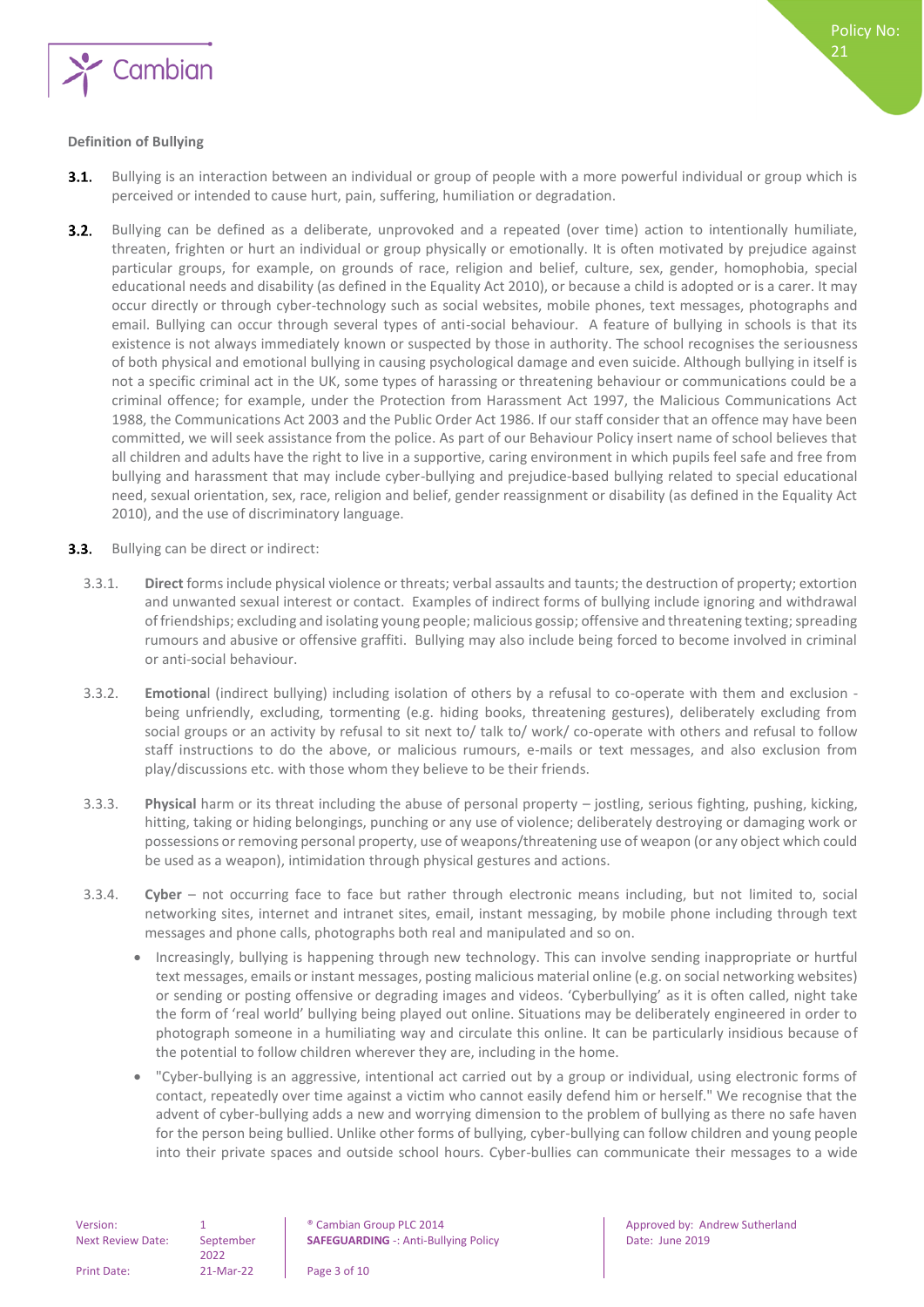

audience with remarkable speed, and can often remain unidentifiable and unseen. ICT may be used to send threatening pictures or messages to others.

- Seven categories of cyber-bullying have been identified:
	- o **Text message** bullying involves sending unwelcome texts that are threatening or cause discomfort;
	- o **Picture/video-clip** bullying via mobile phone cameras is used to make the person being bullied feel threatened or embarrassed, with images usually sent to other people. 'Happy slapping' involves filming and sharing physical attacks;
	- o **Phone call** bullying via mobile phone uses silent calls or abusive messages. Sometimes the bullied person's phone is stolen and used to harass others, who then think the phone owner is responsible. As with all mobile phone bullying, the perpetrators often disguise their numbers, sometimes using someone else's phone to avoid being identified;
	- o **Email bullying** uses email to send bullying or threatening messages, often using a pseudonym for anonymity or using someone else's name to pin the blame on them.
	- o **Online grooming**, Chat room and Social Networking Site abuse involves sending menacing or upsetting responses to children or young people.
	- o Bullying through **instant messaging** (IM) is an Internet-based form of bullying where children and young people are sent unpleasant messages as they conduct real-time conversations online;
	- o Bullying via **websites**includes the use of defamatory blogs (web logs), personal websites and online personal polling sites. There has also been a significant increase in social networking sites for young people, which can provide new opportunities for cyber-bullying.
- Because of the anonymity that new communications technologies offer, anyone with a mobile phone or Internet connection can be a target for cyber-bullying. Furthermore, bullies can reach much larger numbers within a peer group than they can with conventional bullying. Vindictive comments posted on a website, for instance, can be seen by a large audience, as can video clips sent by mobile phone. Most cyber-bullying is done by children of the same age. Although it leaves no visible scars, cyber-bullying of all types can be extremely destructive. Research has found that:
	- o Between a fifth and a quarter of children have been cyber-bullied at least once over the previous few months;
	- o Phone calls, text messages and email are the most common forms of cyber-bullying;
	- There is more cyber-bullying outside school than in;
	- o Girls are more likely than boys to be involved in cyber-bullying in school, usually by phone;
	- o For boys, text messaging is the most usual form of cyber-bullying, followed by picture/video clip or website bullying;
	- o Picture/video clip and phone call bullying are perceived as the most harmful forms of cyber-bullying;
	- o Website and text bullying are equated in impact to other forms of bullying;
	- o Around a third of those being cyber-bullied tell no one about the bullying.
- **3.4.** Cambian Children's Services takes all form of bullying seriously and is particularly concerned to take action in relation to incidents which include racist, sexist, disability or homophobic elements. In these cases, such issues will be specifically addressed with the bully (and his / her parent / carer / staff as appropriate) in the course of incident management.
	- **Racist**  Bullying directed at individuals of a certain race, culture, ethnicity, language, faith, community, national origin or national status. The distinctive feature of racist bullying is that the victim is attacked not as an individual but as the representative of a family, community or group. This is an area where schools are required to keep statistics about incidents.
	- **Cultural** focusing on and/or playing off perceived cultural differences or similar. Sexist covers a wide range of behaviour from name calling to physical sexual assault. It is the use of sexual language or negative stereotyping on the basis of gender. Sexual - is unwanted or inappropriate physical contact or sexual innuendo.
	- **Homophobic** This is bullying which is directed towards people who are openly gay, bisexual, are perceived as gay, or show characteristics. Heterosexual young people subject to homophobic bullying are less reluctant to

| Version:                 |                   | <sup>®</sup> Cambian G |
|--------------------------|-------------------|------------------------|
| <b>Next Review Date:</b> | September<br>2022 | <b>SAFEGUARD</b>       |
|                          |                   |                        |
| <b>Print Date:</b>       | 21-Mar-22         | Page 4 of 10           |

Policy No:

21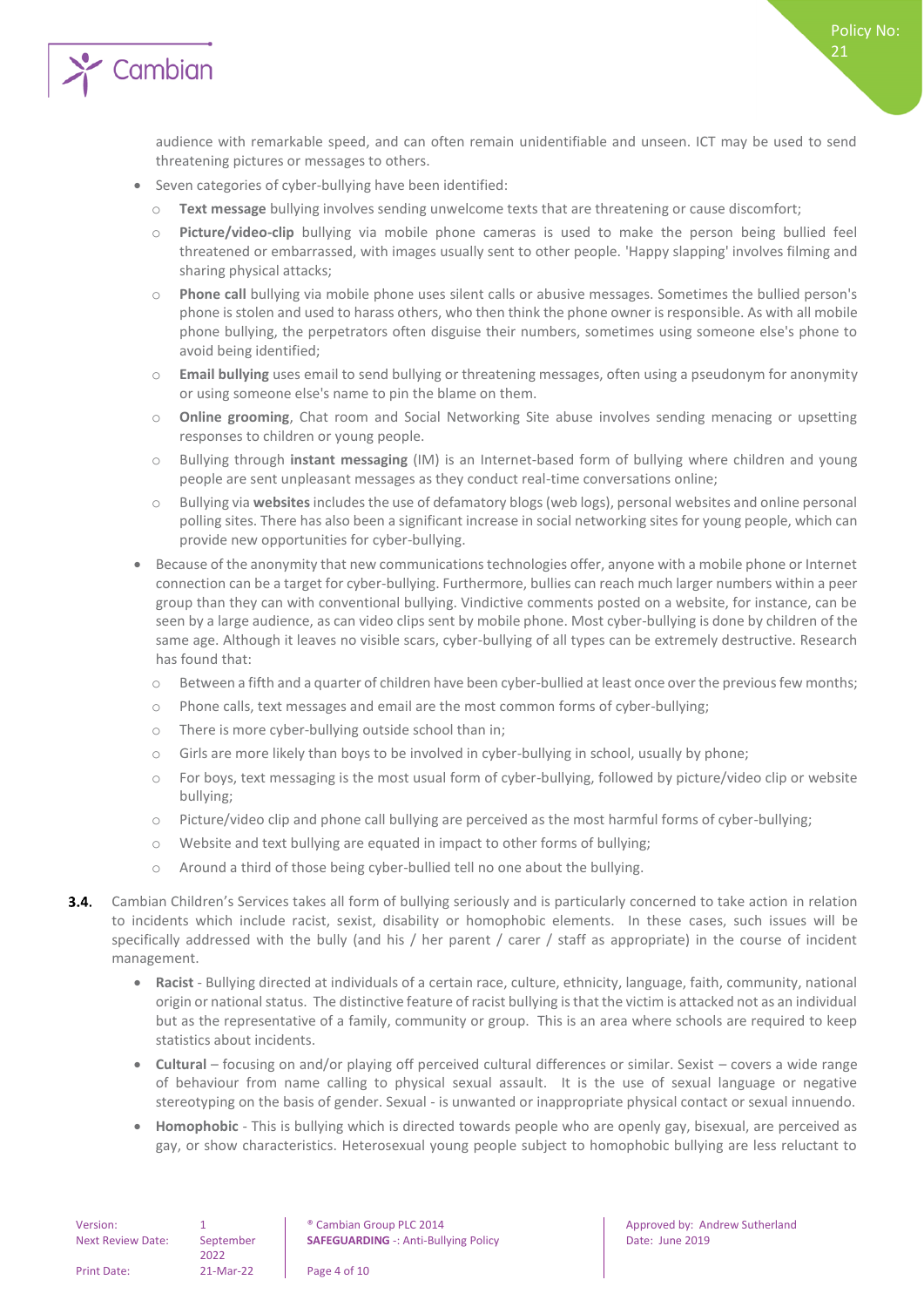

report it as this may enforce the stereotypical way that they are already viewed by others so sensitivity and positive support is required for victims.

- **Religious** Attacking faith, belief, religious practice or custom. Special Educational Needs and Disability remarking upon, drawing attention to, or discriminating against persons with physical disabilities or learning difficulties or other identified special educational needs such as emotional and behavioural disabilities (EBD) and Specific Learning Difficulties (SLD) - (Dyslexia, Dyscalculia and Dyspraxia.
- $3.5.$ **Verbal** - Name-calling, sarcasm, spreading rumours, making snide comments, teasing, humiliating others, threatening others, inciting others to humiliate and threaten others.
- <span id="page-4-0"></span> $3.6.$ **Written** – Spreading rumours, writing or printing unkind or malicious on paper.

#### **4. Legal Status:**

- 4.1. Complies with Part 3, paragraph 10 of The Education (Independent School Standards Compliance Record) (England) (Amendment) Regulations.
- $4.2.$ Cambian Group complies with legislation / regulations and requirements under the Quality Standards 2015 Social Care, England Children and Young Persons, England The Children's Homes (England) Regulations 2015. The Health and Social Care Act 2008 (Regulated Activities) Regulations 2015. Care Home (Wales) Regulation 2002
- $4.3.$ Preventing and Tackling Bullying: Advice for Headteacher, staff and governing bodies: DfE Guidance (October 2014): and the relevant aspects of Safe to Learn, embedding anti-bullying work in schools. Supporting children and young people who are bullied: advice for schools: DfE Guidance (March 2014). Cyberbullying: advice for Headteacher and school staff: (November 2014). Advice for parents and carers on cyberbullying: (November 2014) along with having regard for the guidance set out in the DfE (Don't Suffer in Silence booklet).
- <span id="page-4-1"></span> $4.4.$ Has regard to the Equality Act 2010 and the Public Sector Equality Duty.

#### **5. Purpose - Aims and Objectives**

- $5.1.$ To seek to create a culture in which bullying of any kind is not accepted by anyone.
- $5.2.$ To enable all staff to understand what constitutes bullying.
- $5.3.$ We make it clear to Individuals, staff and parents that bullying is completely unacceptable. We strongly believe, as part of our behaviour policy, that Individuals have the right to study in a safe, supportive and secure environment, free from physical threats, verbal taunts and any form of harassment. Incidents of bullying threaten this and cause enormous stress to victims. We are therefore strongly committed to the avoidance of bullying in all its forms.
- **5.4.** To provide a clear framework for dealing with incidents of bullying, ensuring that bullies are dealt with swiftly and firmly. Our straightforward procedures make it easy to report bullying, including cyber bullying and bullying outside of school. Therefore, if bullying does occur, Individuals should be able to tell, and know that incidents will be dealt with promptly and effectively.
- $5.5.$ For all staff to be vigilant in recognising if bullying is taking place, and deal with it thoroughly and with sensitivity. Our aim is to promote positive relationships amongst all and to develop a culture in which individuals are listened to and their concerns taken seriously.
- $5.6.$ We believe that the principle means of prevention is through the maintenance of conditions where bullying is less likely to flourish and is more easily detected. All Individuals are known to us personally and it is therefore easier for us to detect signs of possible distress. Moreover, we feel that it is important that they have free and informal access to the Head of Service and other staff. This can be seen in the procedures we adopt. However, a formal anti-bullying policy is

2022

**SAFEGUARDING** -: Anti-Bullying Policy **Date: Under the 2019** 

Print Date: 21-Mar-22 Page 5 of 10

Version: 1 1 8 | Cambian Group PLC 2014 | Approved by: Andrew Sutherland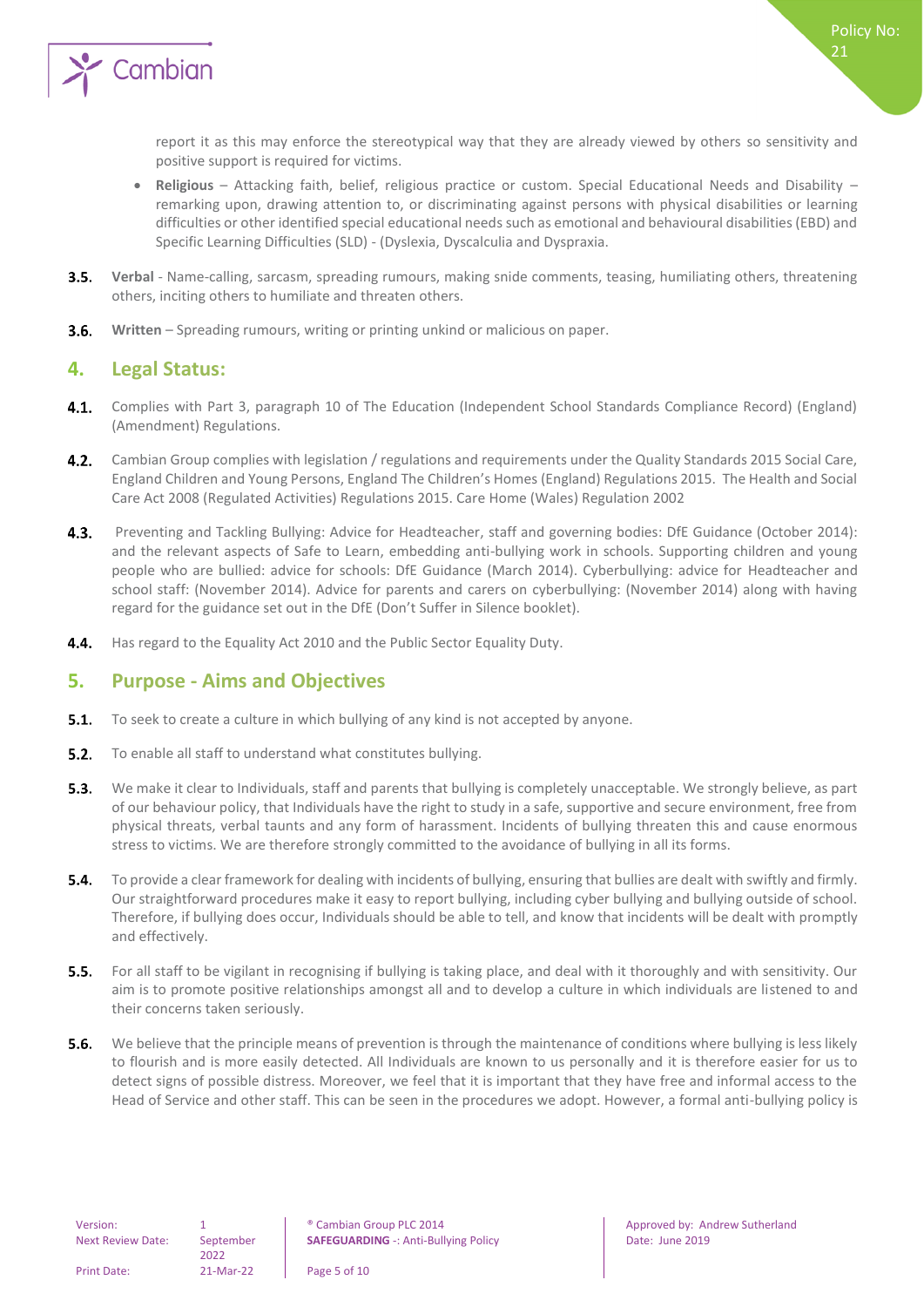

of utmost importance. We aim to promote a transparency in human relationships so that children and young people, by default, are held to account for the feelings they may evoke in others.

- $5.7.$ This policy applies to all activities both on and away from the location.
- $5.8.$ In the event of bullying taking place among the staff, the Head of Service should be informed and appropriate decisions made with possible reference to the relevant Employment Policies and Procedures. Accusations of bullying of an Individual by members of staff will be investigated thoroughly.
- 5.9. Members of staff to whom disclosures are made should initiate the following procedures themselves and/or consult with the relevant staff as appropriate. All disclosures, whether from an Individual, a parent, a member of staff or a

2022

Version: 1 0 \$ 2014 Cambian Group PLC 2014 Approved by: Andrew Sutherland<br>
Next Review Date: September **SAFEGUARDING** -: Anti-Bullying Policy **Cambian Date: June 2019 SAFEGUARDING** -: Anti-Bullying Policy **Date: June 2019** 

Print Date: 21-Mar-22 Page 6 of 10

Policy No: 21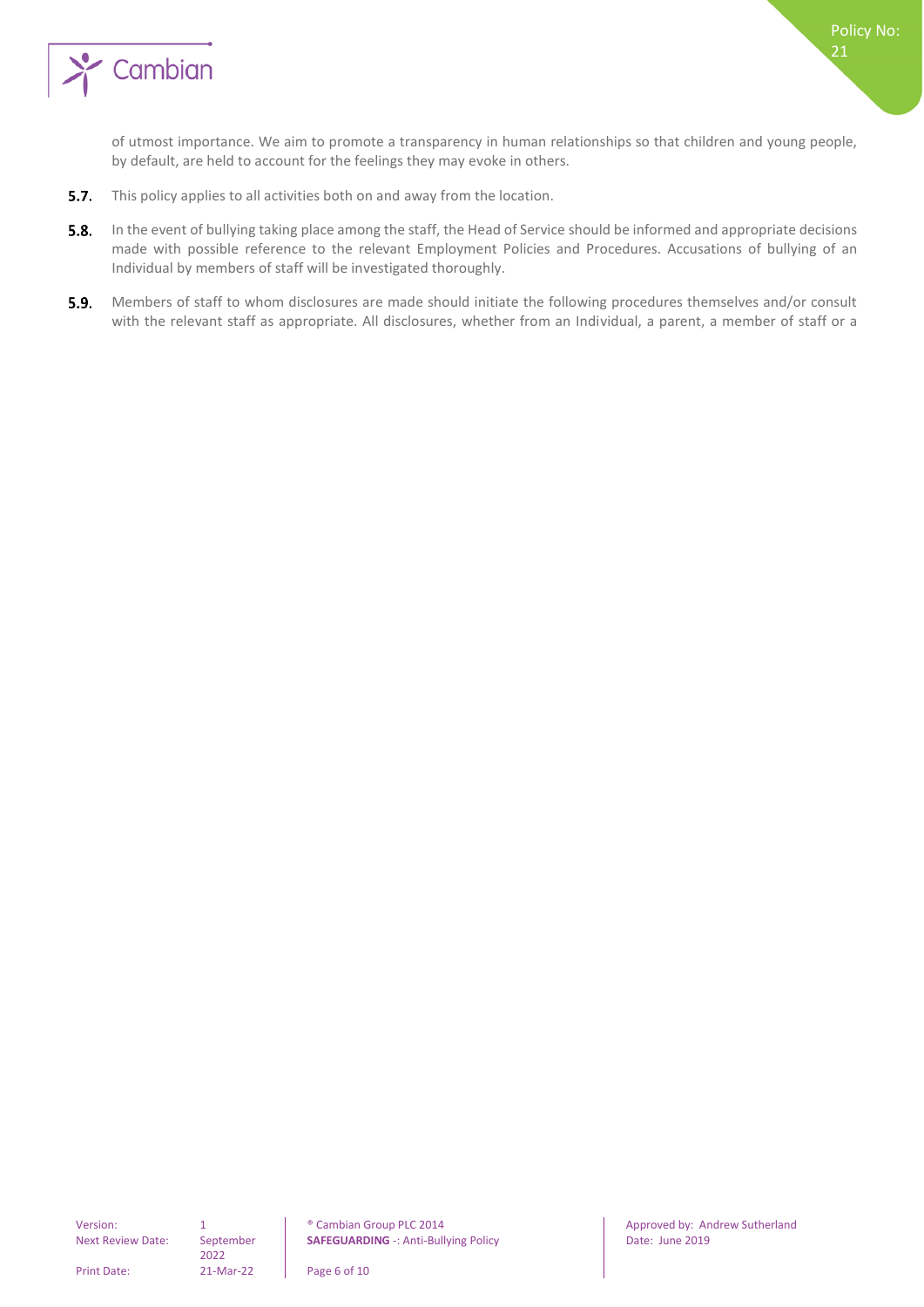

<span id="page-6-0"></span>volunteer should be taken seriously and treated with sensitivity. The victim(s) should be made aware that their safety is considered to be of paramount importance.

#### **6. Policy**

- **6.1.** To proactively work to prevent and eliminate any form of bullying by:
	- 6.1.1. promoting good behaviour and positive relationships based on mutual respect. making pupils fully aware of the school's policy through, for example, a list of expectations;
	- 6.1.2. ensuring pupils understand that if they have been bullied or have witnessed bullying, they should tell a member of staff, their parents or any helpful adult or friend;
	- 6.1.3. promoting anti-bullying using educational elements such as our scheme for Personal, Social, Health, Economic education (PSHE)education assemblies, circle time, projects, drama, stories, literature, with discussion of differences between people and the importance of avoiding prejudice-based language;
	- 6.1.4. developing Social and Emotional Aspects of Learning (SEAL) throughout insert name of school and the curriculum;
	- 6.1.5. informing parents by various means of the school's anti-bullying policy whilst encouraging them to support it;
	- 6.1.6. providing counselling and help for victims of bullies and for bullies themselves;
	- 6.1.7. imposing reasonable, proportionate and consistent sanctions as and when necessary;
	- 6.1.8. developing initiatives to raise awareness of the negative impact of bullying by any member of our community such as an anti-bullying assembly and peer mentoring;
	- 6.1.9. familiarising all staff with the anti-bullying policy through In-Service training and Professional Development to ensure it is applied consistently and fairly and by showing respect for all, that they act as good role models for Individuals.
- $6.2.$ For all Cambian Children's Services staff / carers to address issues of bullying in a consistent manner
- To make young people, parents / carers and staff aware of what steps to take when an incident of bullying has occurred.  $6.3.$
- $6.4.$ To demonstrate to bullies that their behaviour is unacceptable and to reassure victims that action will be taken to keep them safe, which includes strategies to address bullies' problematic behaviour in a fair, firm, non-oppressive manner and to provide them with support to enable them to change their behaviour.
- $6.5.$ To clarify issues of responsibility for responding to incidents of bullying and to emphasise to staff, young people, parents and other interested parties the company's 'zero tolerance' attitudes towards bullying behaviour.
- $6.6.$ To eliminate intimidating behaviour and promote an ethos in which each young person is safe and able to realise their full potential.
- $6.7.$ To reassure parents / carers and placing social workers that the company takes the issue of bullying seriously and will take the necessary action to minimise its impact on the young people who live and are educated their in.
- **6.8.** To ensure records are kept to evaluate the effectiveness of the approach or to enable patterns to be identified.
- $6.9.$ To ensure that each Individual is treated fairly and with respect.
- 6.10. Bullying can take place between pupil and pupil, staff and staff and staff and pupil. We consider the pastoral care of the pupils and staff to be of prime importance. In class, this role largely rests with the class teacher. It is school policy that any misdemeanour will be dealt with by the member of staff present when it occurs, whether in the playground, classroom, cloakroom or any part of the school. A common code of behaviour is expected from everyone at Insert name of School (see Behaviour Policy). All staff and volunteers at Insert name of School are expected to treat each other with a professional level of respect. The term 'bullying' is commonly associated with acts of violence but non-physical

| Version:                 |           | <sup>®</sup> Cambian Group PLC 2014         |
|--------------------------|-----------|---------------------------------------------|
| <b>Next Review Date:</b> | September | <b>SAFEGUARDING -: Anti-Bullying Policy</b> |
|                          | 2022      |                                             |
| <b>Print Date:</b>       | 21-Mar-22 | Page 7 of 10                                |

Policy No: 21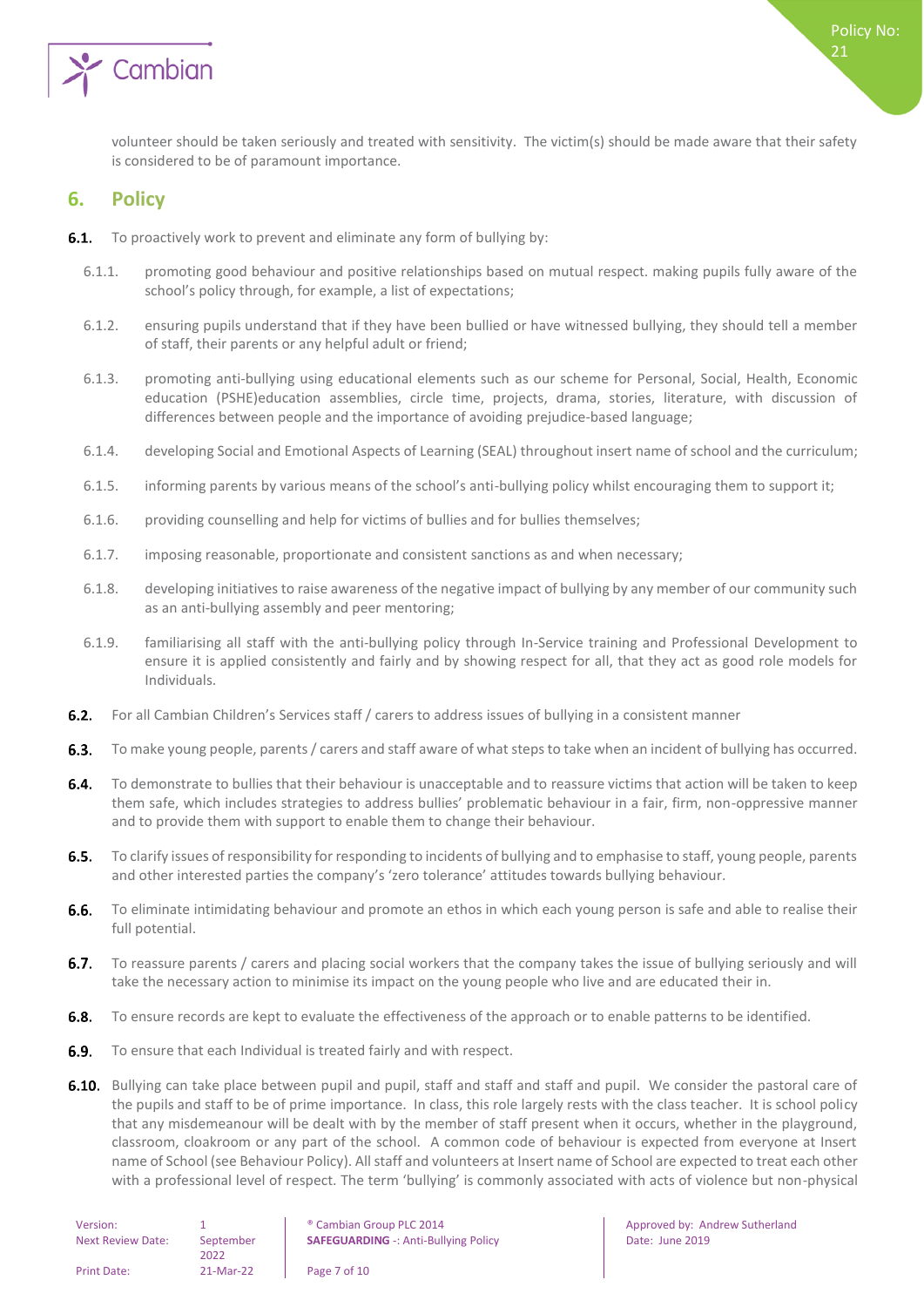

bullying is experienced by many pupils at some period during their school career. We believe that all children and staff should be able to work and play without any fear of being bullied by any other person. Bullying is not tolerated and all accusations are to be taken seriously and dealt with. Bullying can take place between pupil and pupil, staff and staff and staff and pupil. We consider the pastoral care of the staff and children to be of prime importance. In class this role largely rests with the class teacher. It is school policy that any misdemeanour will be dealt with by the member of staff present when it occurs, whether in the playground, classroom, cloakroom or any part of the school. A common code of behaviour is expected from everyone in the school (see Behaviour Policy). All staff and volunteers at our school are expected to treat each other with a professional level of respect.

#### <span id="page-7-0"></span>**7. Scope**

- $7.1.$ The policy applies to all incidents of bullying between young people whether they occur within or outside the setting including cyber bullying. If there are concerns about young people being bullied by staff / carers, these will be addressed through the Whistle-blowing / Safeguarding Policies.
- $7.2.$ If a young person is being bullied by another young person with whom they attend School or who lives in another establishment the same procedures apply. If a young person is bullied or bullies' others while on contact visits this

Next Review Date: September

2022

Version: 1 1 8 | Cambian Group PLC 2014 | Approved by: Andrew Sutherland **SAFEGUARDING** -: Anti-Bullying Policy **Date: Under the 2019** 

Print Date: 21-Mar-22 Page 8 of 10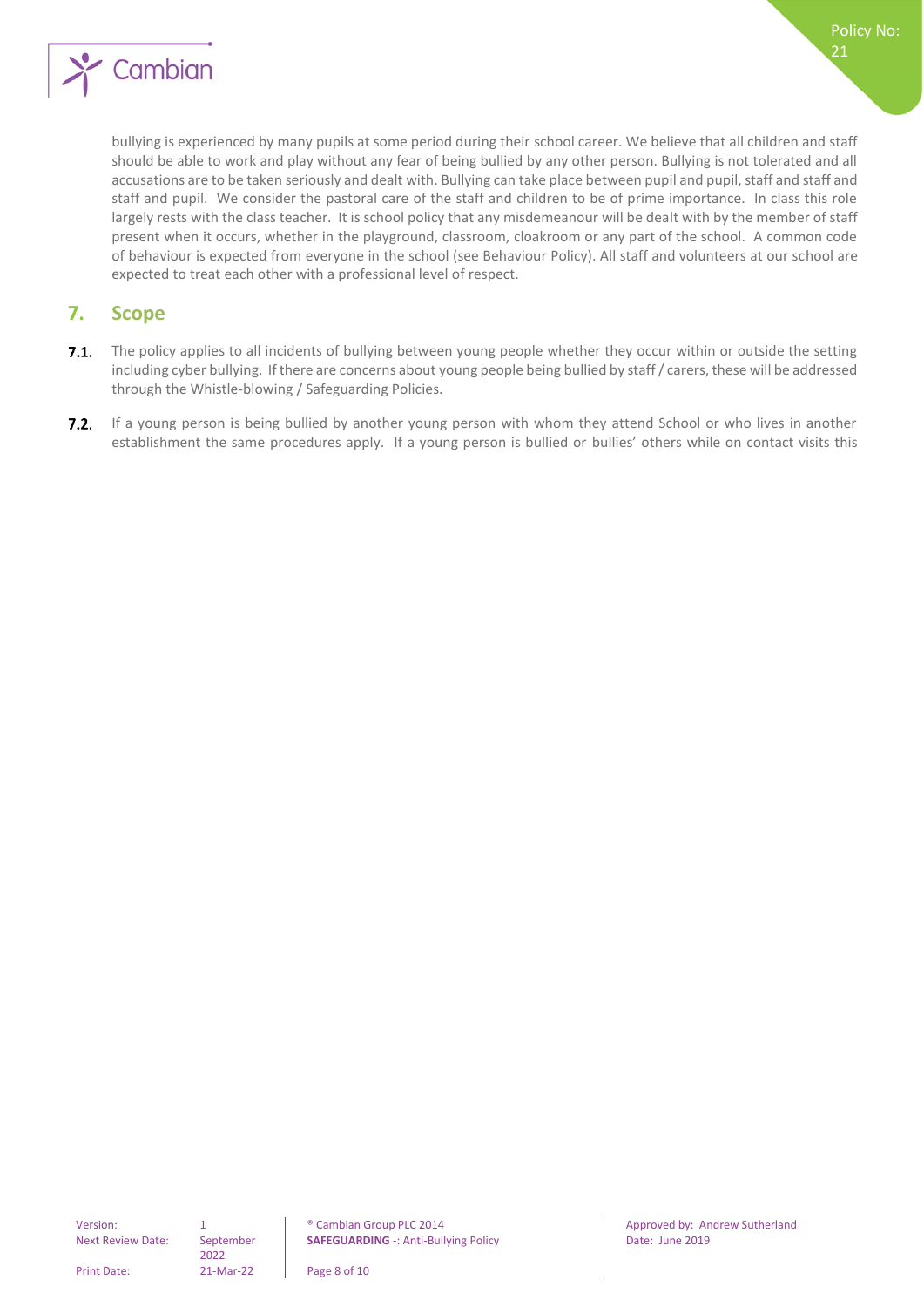

Where there are concerns around staff on staff bullying, these will be addressed through the Harassment & Bullying  $7.3.$ Policy, Whistle Blowing policy and Code of Conduct.

#### <span id="page-8-0"></span>**8. Procedures**

- $8.1.$ Heads of Service for all Cambian locations are responsible for ensuring that clear local procedure is in place to support this policy for preventing and managing bullying incidents and that the procedure is routinely reviewed to reflect current and up to date local procedures and protocols.
- $8.2.$ Procedures for the prevention and management of bullying incidents are underpinned by this policy and are set out in localised procedures using templates for each of our service types.

#### <span id="page-8-1"></span>**9. Availability:**

 $9.1.$ This policy and supporting procedure for each location is made available to parents, carers, staff and Individuals at the location office and where appropriate on the location's website.

#### <span id="page-8-2"></span>**10. Accountability**

- 10.1. All Heads of Service have day-to-day operational responsibility for this policy, and ensuring that all staff who may deal with concerns or investigations under this policy receive regular and appropriate guidance on its use.
- 10.2. All colleagues are responsible for the success of this policy and should ensure that they use it to disclose any suspected danger or wrongdoing.

#### <span id="page-8-3"></span>**11. Standard Forms, Relevant Documents, Letters & References**

#### <span id="page-8-4"></span>**This policy supporting Documents**

- 11.1. Anti-Bullying Procedures
- 11.2. Bullving Report Form
- 11.3. ICT-Based Forms of Abuse (including Cyber-Bullying) Policy
- 11.4. Anti-Bullying: Parents and Pupils Information Sheets,
- 11.5. Anti-Bullving Code
- <span id="page-8-5"></span>11.6. The School Rules, what to do if you are Worried

#### **Relevant Cambian Policy (other)**

- 11.7. Equality and Diversity including Equal Opportunities and Racial Harassment
- 11.8. e-Safety Policy including ICT Acceptable Use
- 11.9. Harassment and Bullying Policy- GHR 02
- 11.10. Positive Behaviour Management Policy (including Sanctions, Rewards, and Exclusions)
- 11.11. Safeguarding Policy and Procedures including Child Protection
- 11.12. Staff Code of Conduct

Policy No:

21